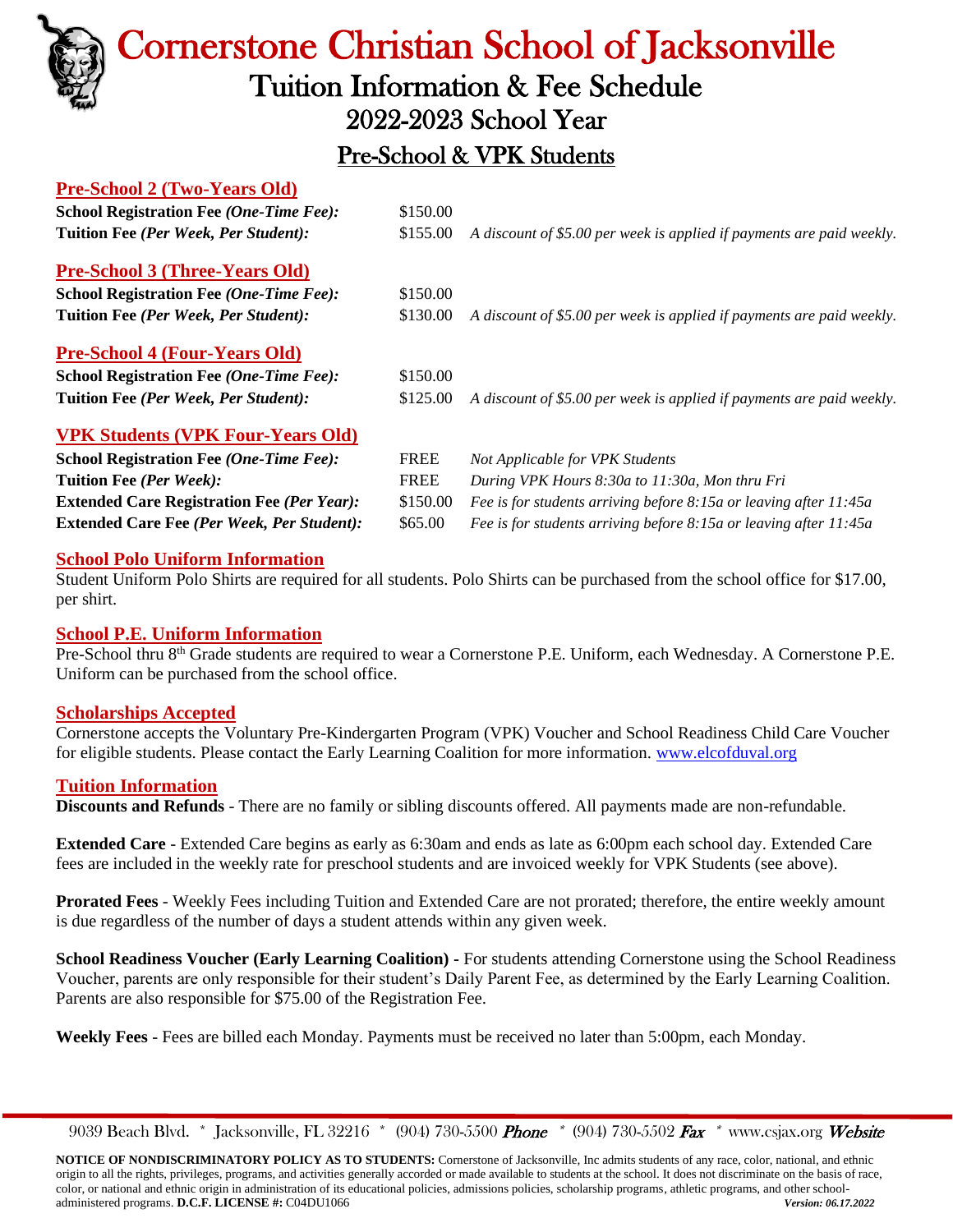

## Cornerstone Christian School of Jacksonville Tuition Information & Fee Schedule 2022-2023 School Year

#### **Tuition (Traditional) Kindergarten thru 3 rd Grade 4 th Grade thru 8th Grade 9 th Grade thru 12th Grade** Registration Fee: \$250.00 Registration Fee: \$250.00 Registration Fee: \$250.00 Book Rental Fee: \$250.00 Book Rental Fee: \$250.00 Book Rental Fee: \$250.00 Testing Fee: \$250.00 Testing Fee: \$250.00 Testing Fee: \$250.00 Annual Tuition: \$7,100.00 Annual Tuition: \$6,550.00 Annual Tuition: \$6,550.00 **Total: \$7,850.00 Total: \$7,300.00 Total: \$7,300.00**

### **Tuition (SAS Program)**

Students needing additional academic services beyond the traditional academic services provided may enroll in our Student Academic Services Program. Students enrolled in this program typically have an I.E.P. (Individual Education Plan) or have previously received the John McKay Scholarship.

| Kindergarten thru 3 <sup>rd</sup> Grade |             | 4 <sup>th</sup> Grade thru 8 <sup>th</sup> Grade |                                              | 9 <sup>th</sup> Grade thru 12 <sup>th</sup> Grade |                      |  |
|-----------------------------------------|-------------|--------------------------------------------------|----------------------------------------------|---------------------------------------------------|----------------------|--|
| <b>Registration Fee:</b>                | \$250.00    | <b>Registration Fee:</b>                         | \$250.00                                     | <b>Registration Fee:</b>                          | \$250.00             |  |
| <b>Book Rental Fee:</b>                 | \$250.00    | <b>Book Rental Fee:</b>                          | \$250.00                                     | <b>Book Rental Fee:</b>                           | \$250.00             |  |
| <b>Testing Fee:</b>                     | \$500.00    | Testing Fee:                                     | \$500.00                                     | Testing Fee:                                      | \$500.00             |  |
| <b>Annual Tuition:</b>                  | \$8,500.00  | <b>Annual Tuition:</b>                           | \$8,000.00                                   | <b>Annual Tuition:</b>                            | \$8,000.00           |  |
| Uniform (3 Polos):                      | \$51.00     | Uniform (3 Polos):                               | \$51.00                                      | Uniform (3 Polos):                                | \$51.00              |  |
| Uniform $(P.E.):$                       | \$32.00     | Uniform $(P.E.):$                                | \$32.00                                      | School Sweatshirt:                                | \$20.00              |  |
| School Sweatshirt:                      | \$20.00     | School Sweatshirt:                               | \$20.00                                      | <b>Total:</b>                                     | \$9,071.00           |  |
| <b>Total:</b>                           | \$9,603.00  | <b>Total:</b>                                    | \$9,103.00                                   |                                                   |                      |  |
| <b>Matrix 254</b>                       |             | <b>Matrix 255</b>                                |                                              |                                                   |                      |  |
| <b>Registration Fee:</b>                | \$250.00    | <b>Registration Fee:</b>                         | \$250.00                                     |                                                   |                      |  |
| <b>Book Rental Fee:</b>                 | \$250.00    | <b>Book Rental Fee:</b>                          | \$250.00                                     |                                                   |                      |  |
| Testing Fee:                            | \$1,000.00  | Testing Fee:                                     | \$1,000.00                                   |                                                   |                      |  |
| <b>Annual Tuition:</b>                  | \$17,500.00 | <b>Annual Tuition:</b>                           | \$25,500.00                                  |                                                   |                      |  |
| Uniform (3 Polos):                      | \$51.00     | Uniform (3 Polos):                               | \$51.00                                      |                                                   |                      |  |
| School Sweatshirt:                      | \$20.00     | School Sweatshirt:                               | \$20.00                                      |                                                   |                      |  |
| Total:                                  | \$19,071.00 | <b>Total:</b>                                    | \$27,071.00                                  |                                                   |                      |  |
| <b>Miscellaneous Fees</b>               |             |                                                  |                                              |                                                   |                      |  |
| <b>School Uniform Attire</b>            |             |                                                  | School P.E Uniform (PreK - 8 <sup>th</sup> ) |                                                   | <b>Extended Care</b> |  |
| Polo Shirts:                            | \$17.00     | P.E. T-Shirt:                                    | \$10.00                                      | AM $(K5 - 12^{th})$ :                             | \$20.00              |  |
| School Sweatshirt:                      | \$20.00     | P.E. Mesh Shorts:                                | \$10.00                                      | PM (KHA Program): Free                            |                      |  |
| Cougar T-Shirt:                         | \$10.00     | P.E. Sweatpants:                                 | \$12.00                                      | PM (Non KHA):                                     | \$20.00              |  |
| Class T-Shirt:                          | \$7.00      |                                                  |                                              |                                                   |                      |  |
|                                         |             |                                                  |                                              |                                                   |                      |  |

**Senior (12 th Grade) Fee**

Graduation Fee: \$50.00 Senior Polo Shirt: \$20.00

9039 Beach Blvd. \* Jacksonville, FL 32216 \* (904) 730-5500 Phone \* (904) 730-5502 Fax \* [www.csjax.org](http://www.csjax.org/) Website

NOTICE OF NONDISCRIMINATORY POLICY AS TO STUDENTS: Cornerstone of Jacksonville, Inc admits students of any race, color, national, and ethnic origin to all the rights, privileges, programs, and activities generally accorded or made available to students at the school. It does not discriminate on the basis of race, color, or national and ethnic origin in administration of its educational policies, admissions policies, scholarship programs, athletic programs, and other schooladministered programs. *Version: 06.17.2022*